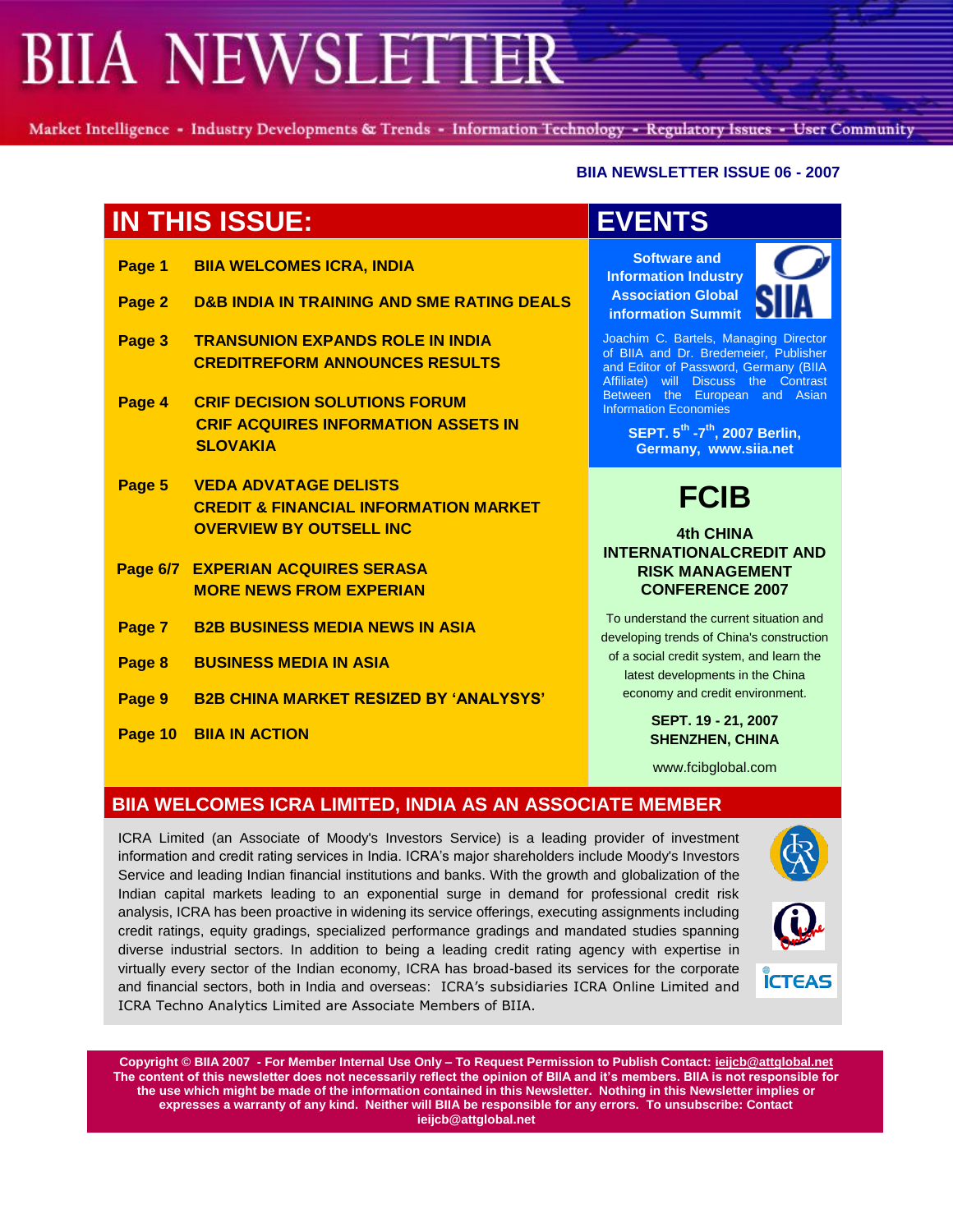Market Intelligence - Industry Developments & Trends - Information Technology - Regulatory Issues - User Community

### **BIIA NEWSLETTER ISSUE 06 - 07**

# **MEMBER NEWS FROM INDIA:**

## **DUN & BRADSTREET INDIA IN TRAINING DEAL WITH GARP**

Dun & Bradstreet (D&B) has entered into AN alliance with Global Association of Risk Professionals (GARP) for conducting training for GARP's international Certification in banking risk and regulation. Initially, course certification will be available in India. This is the first time that this certification is being offered in India. While various banking institutes in India offer short-term courses on risks in banking etc., there is no equivalent single Indian or international certificate being offered covering all the topics that the GARP certificate does. Although the certificate will initially be offered in India, the alliance is applicable to the Indian subcontinent which includes India, Pakistan, Bangladesh, Sri Lanka, Maldives, Bhutan & Mauritius. *Source: D&B India www.dnb.co.in*

## **DUN & BRADSTREET INDIA ENTERS INTO MOU WITH FIMSE ON SME RATINGS**

The *Federation of Indian Micro and Small & Medium Enterprises* (FIMSE) and *Dun & Bradstreet India* signed a memorandum of understanding (MoU) according to which D&B would rate FISME's registered SSI members and affiliate SSI entities at a subsidized fee and non-SSI members at a preferential price. *Source: D&B India www.dnb.co.in*

## **DUN & BRADSTREET INDIA SIGNS MOU WITH STATE BANK OF MYSORE FOR RATING OF CREDIT RATING SCHEME FOR SMALL SCALE INDUSTRIES**

Dun & Bradstreet India signed a Memorandum of Understanding (MOU) with State Bank of Mysore (SBM), a premier commercial Bank in Karnataka. Under the terms of the MOU, D&B will offer SBM's customers the NSIC– D&B Performance and Credit Rating at a subsidized fee. This rating, offered under the Performance and Credit Rating Scheme for Small Scale Industries (SSI) adopted by the Ministry of Small Scale Industries of the Government of India is meant especially for the Small Scale Industries sector. Dun & Bradstreet India has rated the maximum number of SSI units under the NSIC-D&B Performance & Credit Rating Scheme since its inception.

Small scale industries (micro and small enterprises) usually lack access to financing due to the absence of accurate and reliable information. The benefits of a D&B Performance and Credit Rating Scheme for small scale industries are as follows:

**Easier Access to Finance:** A D&B Rating enhances a company's ability to access finance from banks and financial institutions. The Indian Banking Association (IBA) has endorsed this scheme and has communicated the same to its members. Several banks have signed an MOU with D&B, offering interest rate benefits to companies with a good D&B rating. **Global Acceptability:** A D&B rating helps a business establish credibility on a global platform and provides easy access to global markets. **Affordable:** The scheme makes Ratings affordable to SSIs since 75% of the rating fees are subsidized. **Global Listing:** Provides the business with an opportunity to get listed in D&B's global database of over 106 million companies, one of the world's largest B2B trade facilitators. **Validation:** Leading global companies insist on a D&B rating in order to authenticate /validate their prospective and existing suppliers. **Credibility:** Companies globally examine D&B reports before making collaboration and equity investment decisions.

*Source: www.dnb.co.in*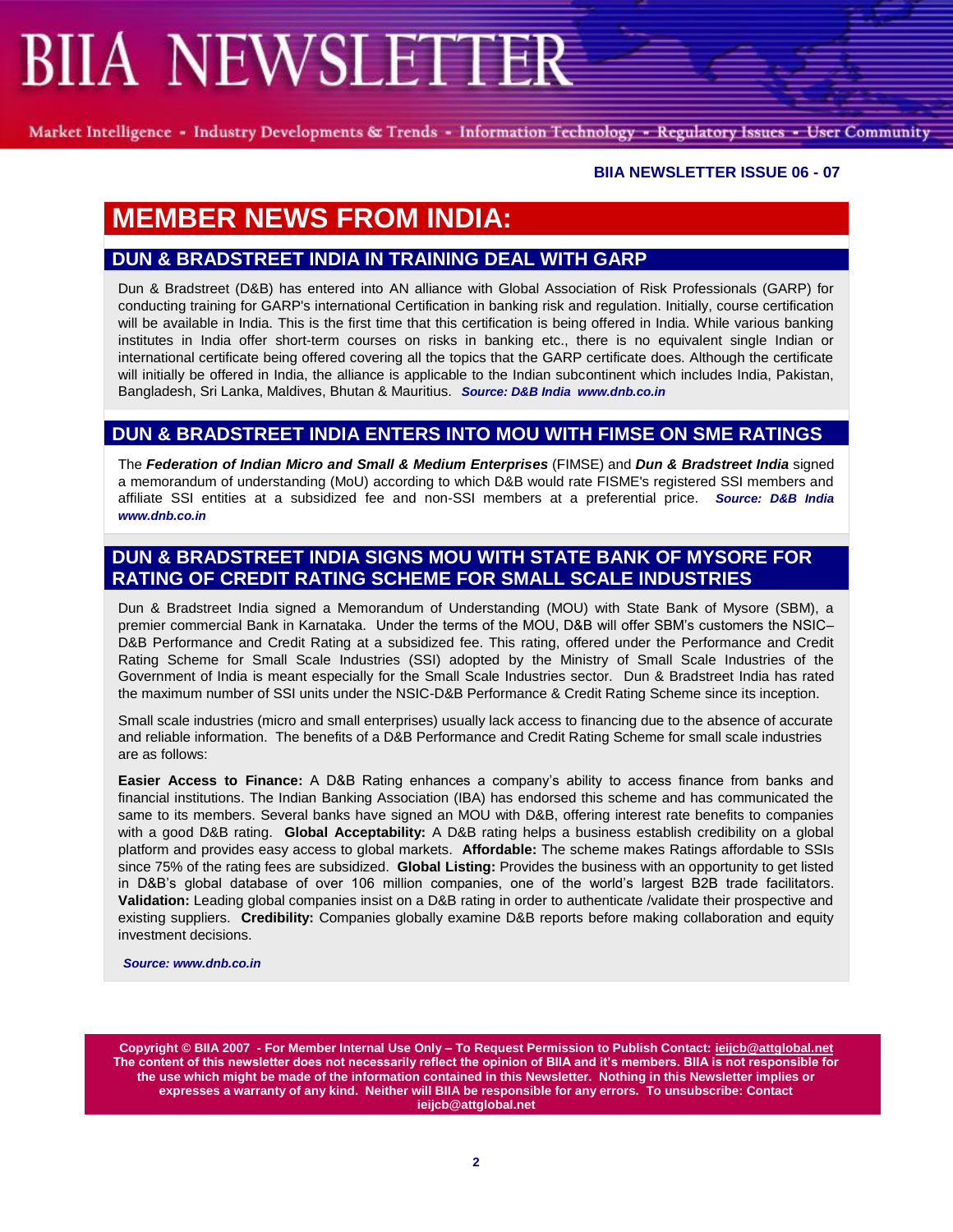Market Intelligence - Industry Developments & Trends - Information Technology - Regulatory Issues - User Community

### **BIIA NEWSLETTER ISSUE 06 - 07**

## **MEMBER NEWS:**

## **TRANSUNION EXPANDS ROLE IN INDIA WITH STRATEGIC HIRE**

TransUnion has hired Satish Pillai to serve as vice president of Solutions Development in India. Pillai will be responsible for the launch and support of both TransUnion's generic and custom analytics and decisioning technologies for the marketplace, including the launch with the Credit Information Bureau India Limited (CIBIL) of India's first generic scoring model this summer. TransUnion's partner in the market since 2004, CIBIL is India's first and only national consumer credit bureau, maintaining files on more than 77 million credit-active Indian consumers.

Pillai comes to TransUnion from American Express, where he was a director of collection strategy and a manager in the small business risk management area, both part of the U.S. Risk Management division. Pillai began his career in the banking industry with Banco Popular North America and then with Wachovia Bankcard Services. He holds a master's in economics from the University of Florida.

―Satish's international and local expertise will prove valuable to TransUnion as we continue to expand our services offerings in this key marketplace," said TransUnion's Larry Howell, president of Asia and Europe. "His financial background in collections and risk management as well as his customer point-of-view brings a critical set of skills which will be leveraged to identify growth opportunities for TransUnion."

*Source: TransUnion Press Release [www.transunion.com/business](../../../../../coneal/Local%20Settings/Temporary%20Internet%20Files/www.transunion.com/business)*

### **CREDITREFORM GERMANY ANNOUNCES 2006 RESULTS**

*Creditreform* has recently held its annual general meeting where it announced its results: Revenues in 2006 have exceeded Euro 500 million with Euro 458 million being generated by the German business. Roughly 50% of revenues are credit information, the other 50% of revenues are account receivable management services (debt collection, debt purchasing, factoring). International credit report volume has increased for the first time in five years.

*Creditreform* does not publish financial statements, because it is an association. It operates very much like a franchise with fixed geographic boundaries operated by individual entrepreneurs, linked through a cross shareholding arrangement to the national association and a central resources company. The central resource company provides support functions such as marketing, IT development, database management, international services etc. It also owns *Creditreform Mittelstands Rating*, MICROM (market analysis), a consumer information business and a joint venture with Bertelsmann: b-information. *Creditreform* Germany has 130 local offices serving 125,000 clients. Since the 1990's it has expanded steadily into Central and Eastern Europe. It now operates in 19 countries.

Mr. Udo Pyszny, CEO of *Creditreform* stated in an interview with PASSWORD, a German information content news service, that the organization had Asian markets in its sights for some time and that it is in discussions with local parties. *Source: PASSWORD* 



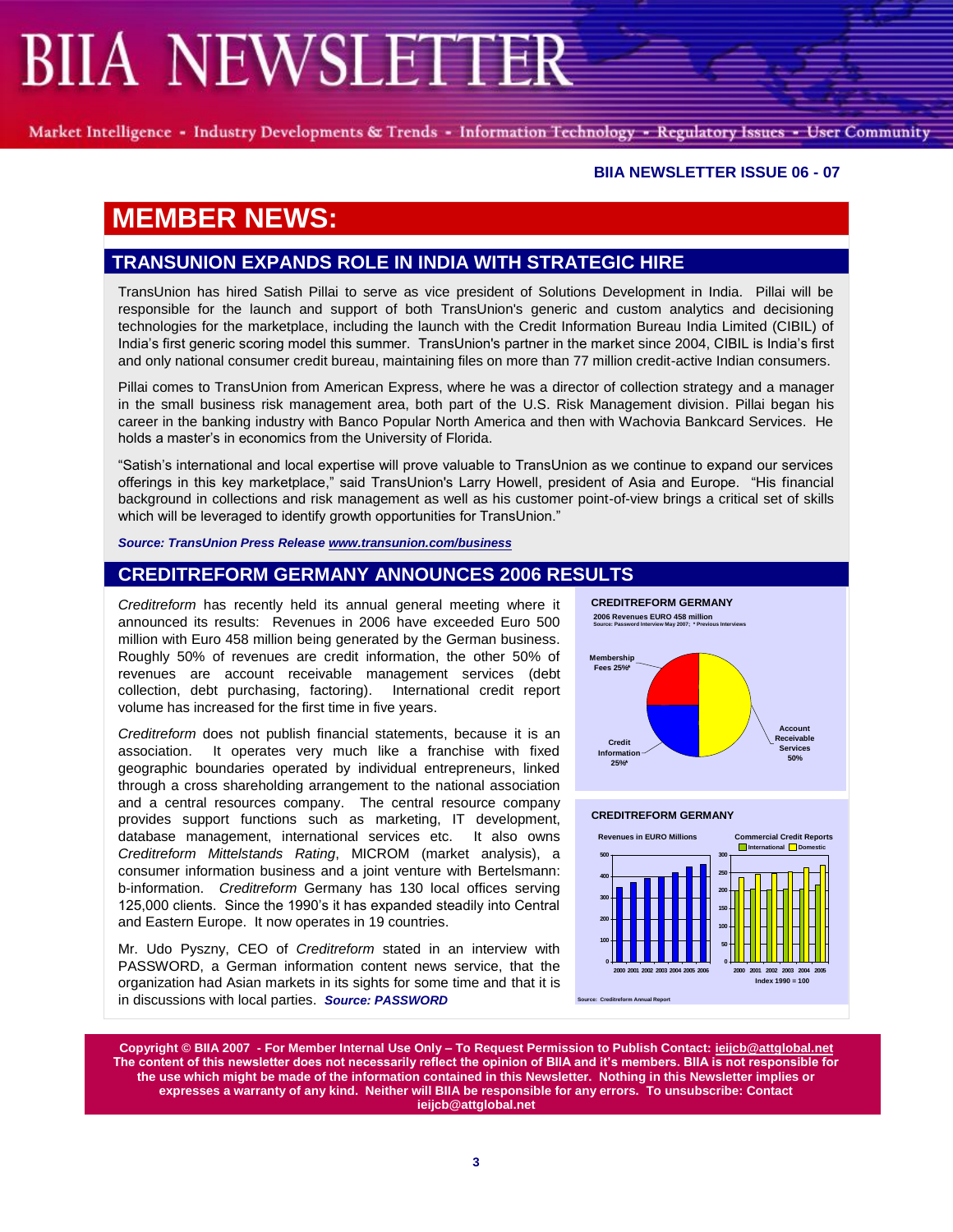Market Intelligence - Industry Developments & Trends - Information Technology - Regulatory Issues - User Community

#### **BIIA NEWSLETTER ISSUE 06 - 07**

# **MEMBER NEWS:**

## **CRIF DECISION SOLUTIONS FORUM 2007**

CRIF held its annual Decision Solutions Forum in May 2007. Over 300 representatives from banks, financial institutions, Italian *Confidi*, as well as telecommunications, insurance and utilities companies, from over 20 countries took part in the 2007 edition of the CRIF Decision Solutions Forum. Risk management, process effectiveness, marketing and collection were the four core topics on which the main speeches and networking conversations were based for this 2007 edition of CRIF Decision Solutions Forum, that took place in Bologna on May the 17th and 18th. For more than ten years this conference has represented a state of the art moment, a chance to share considerations, trends and international best practices on the most important and current themes concerning banking and financial operators.

Experts from a new unit within CRIF Decision Solutions presented a number of in-depth sessions on Business Process Management. The new CRIF unit – that has been active since the end of last year, is currently working on projects in Italy and Russia – combines CRIF Decision Solutions offer with consultancy services and project activities, ranging from decisional strategies and organisational process design to tools implementation through Change Management activities. *Source: CRIF S.p.A.*

## **CRIF ACQUIRES BUSINESS INFORMATION ASSETS IN SLOVAKIA**

**INFIN**, a CRIF company, has recently announced the acquisition of the *Universal Register* and the related business activities of EMEL, a business information company based in Bratislava, Slovakia.

The *Universal Register* (**[www.ur.sk\)](http://www.ur.sk/)**, founded in 2002, contains a huge amount of general information about business entities in Slovakia, including details about their payment discipline, as well as information concerning overdue liabilities of such business entities. Information sources of UR include leasing companies, business companies and state institutions like Social assurance, the Tax office and health insurance. Currently, the Universal Register database includes more than half a million overdue liabilities concerning more than 90 thousand subjects. The main users of this primary source of information are banks, leasing companies, relevant business and manufacturing companies, consulting firms, etc.

CRIF, which also has subsidiaries in the Czech Republic, Poland and recently opened operations in Russia, is also the parent company of SCB– Slovak Credit Bureau. Founded in May 2004, SCB sets up the first banking credit bureau in Slovakia, with a system based on a technological solutions developed and provided in outsourcing by CRIF, exploiting its expertise in the credit-reporting area. All main Slovak retail banks are nowadays members of the Banking Credit Bureau managed by SCB – Slovak Credit Bureau. Moreover the company is launching a non-banking credit bureau of financial institutions (leasing and sales-finance companies etc.) and is involved in the development of anti-fraud solutions and implementation of progressive scoring and rating tools. *Source: CRIF www.grif.com*

## **QUOTE OF THE MONTH:**

*"Credit ratings for non-investors are catching up in the Middle East, but there is a need for greater transparency."*

 *Rajesh Mirchandani, CEO of D&B SAME – Dubai, UAE April, 2007 CNBC Middle East Business Magazine*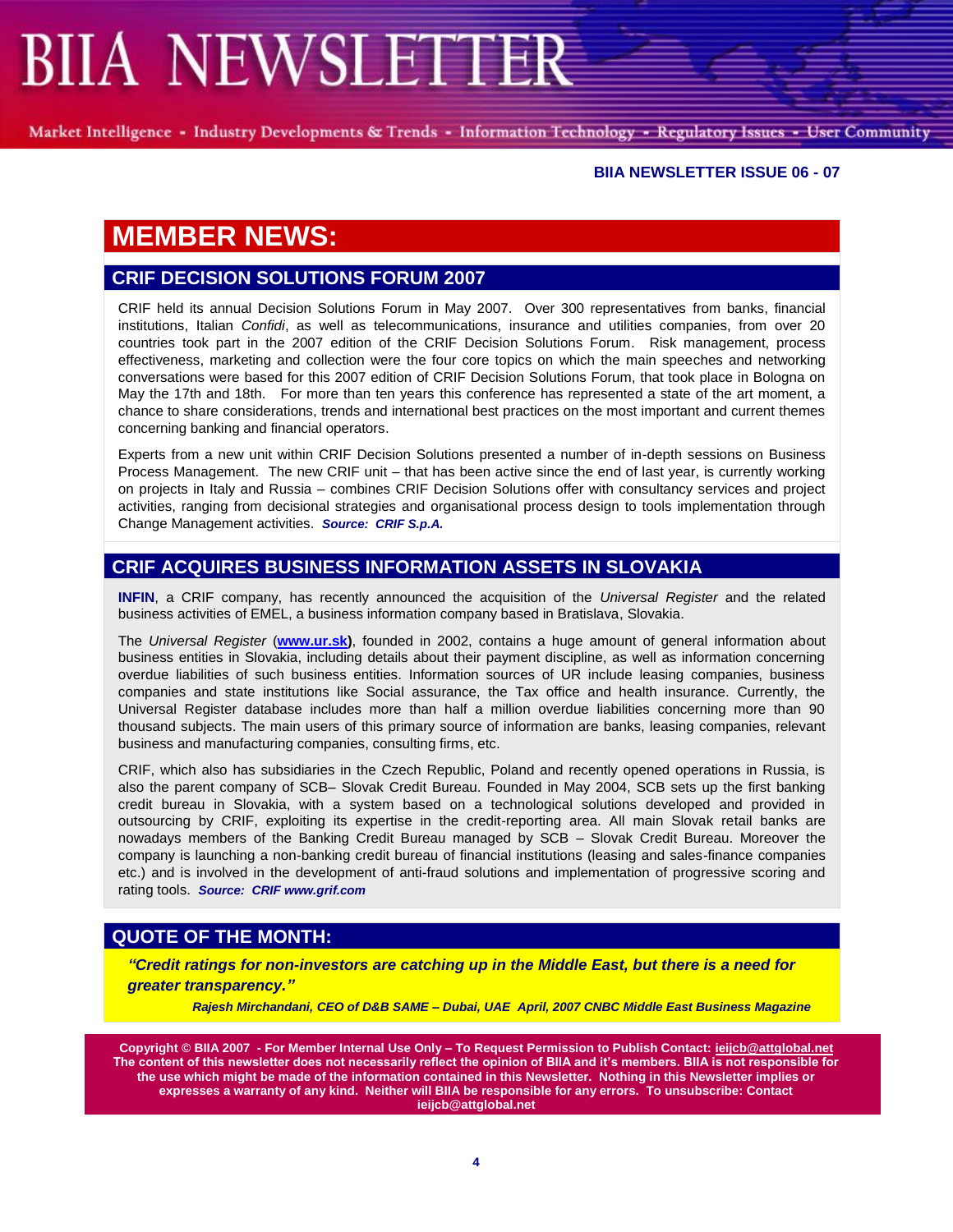Market Intelligence - Industry Developments & Trends - Information Technology - Regulatory Issues - User Community

### **BIIA NEWSLETTER ISSUE 06 - 07**

# **MEMBER NEWS:**

## **VEDA ADVANTAGE DELISTS FROM AUSTRALIAN STOCK EXCHANGES**

The scheme of arrangement between Veda Advantage Limited (Veda Advantage) and its ordinary shareholders (Scheme) in relation to the acquisition by VA Australia Finance Pty Limited<sup>(1)</sup> (VA Finance) of all of the issued shares of Veda Advantage became effective today with the lodging of the Court orders with ASIC. ASX and NZX will suspend trading in Veda Advantage shares from close of trading today. No further action is required from shareholders. The date and time for determining shareholders' entitlements will be 2 July 2007 at 5:00pm (Record Date). Shareholders registered on the Record Date (Scheme Shareholders) will receive A\$3.61 cash per Veda Advantage share consisting of:

#### **A\$3.51 per share in scheme consideration from VA Finance**

The scheme consideration will be paid on 9 July 2007 (the implementation date of the Scheme). All Scheme Shareholders will receive the scheme consideration by way of cheque in Australian dollars sent to their registered address. Direct credit facilities will not operate for this payment.

#### **A\$0.10 per share by way of fully franked special dividend from Veda Advantage**

The special dividend will be paid to Scheme Shareholders on 6 July 2007. Scheme Shareholders who previously provided their bank account details to Veda Advantage's registry for the purposes of distribution of dividend payments will have the special dividend paid directly into their nominated accounts. All other Scheme Shareholders will receive the special dividend by way of cheque sent to their registered address.

*Source: Veda Advantage Press Release www.vedaadvantage.com*

# **INDUSTRY NEWS:**



Size and Rankings: 2006 Results, please contact Outsell, Inc. http://www.outsellinc.com/about\_us/contact\_us

### *LATEST MARKET OVERVIEW – CREDIT & FINANCIAL INFO BY OUTSELL, INC.*

The Credit & Financial (C&F) Information segment continues to outperform the information industry as a whole, growing 9% against total industry growth of 6%. The segment covers the provision of consumer and company credit information as well as financial information services purchased by clients such as banks, insurance companies, and investors. It grew 9% in 2006 to achieve a total market size of US\$ 35.5 million and accounted for 9.8% of the total information industry.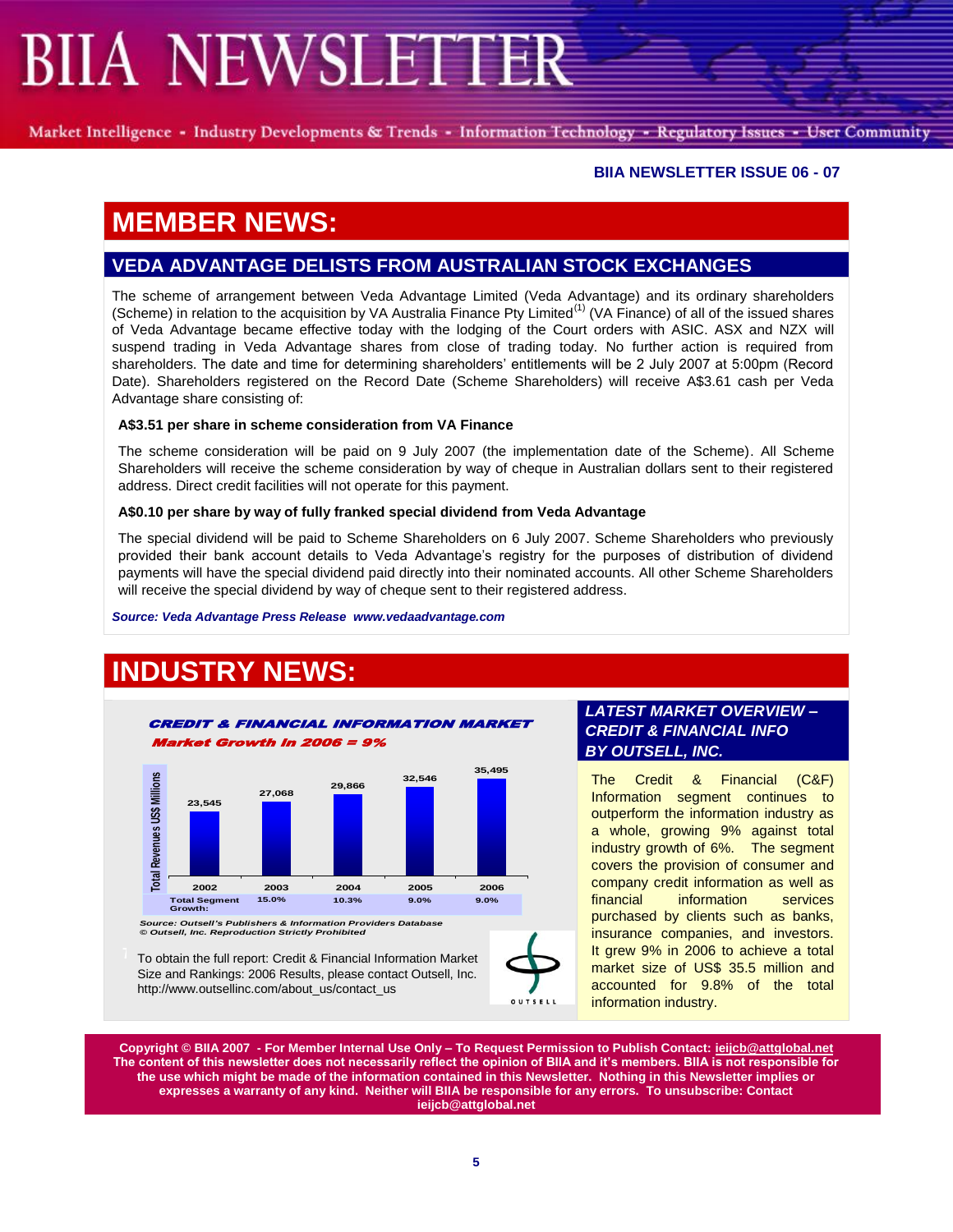Market Intelligence - Industry Developments & Trends - Information Technology - Regulatory Issues - User Community

#### **BIIA NEWSLETTER ISSUE 06 - 07**

# **INDUSTRY NEWS:**

### **EXPERIAN ACQUIRES 65% OF SERASA BRAZIL THE IMPERATIVE TO GROW**

Experian, the global information solutions company, has announced that it has agreed to acquire an initial 65% stake in Serasa, the market leading credit bureau in Brazil and operator of the fourth largest credit bureau in the world, from a consortium of Brazilian banks. The stake will increase to 70% over the next six months. The purchase price for the initial stake is R\$2.32bn (\$1.2bn), inclusive of transaction costs, net of cash. The acquisition will be funded from Experian's existing credit facilities. The transaction, which is expected to be earnings neutral in the first full fiscal year of ownership and earnings enhancing thereafter, was completed by the end of June. Serasa 2006 revenues were US\$ 313 million with an EBIT of US\$ 71 million.



**EXPERIAN – SERASA:** Mr. Don Robert, Experian's CEO lamented not too long ago in an interview that Experian usually spends between US\$ 600 – 700 million on acquisitions per year. Nevertheless last year he could only spend US\$ 82 million due to lack of suitable targets. Well, this year he made up for it by spending US\$ 1.2 billion for a 65% equity stake in the Brazilian Credit Bureau Serasa.

Serasa was courted by many suitors for years and always played hard to get. To convince shareholders and management to sell is a major coup. With this acquisition Experian increased its geographic diversity by entering the world's forth largest credit bureau market, thus further consolidating its position credit information, from 44% to 49% of its product portfolio. Most notably is the fact that Experian managed to acquire approximately US\$ 125 million in commercial credit information revenue. Once Experian adds BizSource to Serasa's micro and small business market segment it may lead to much faster growth.

Experian is busy elsewhere to grow its commercial credit information business, either through acquisitions or aggressive business development such as BizSource. BizSource undoubtedly will accelerate Experian's b2b revenue growth in the US, because like in Brazil, small businesses make up more than 98% of the business universe. Unique data sources of consumer data, business data, and analytics, coupled with the latest search engine technology are a combination hard to beat.

Given the fast pace of acquisitions and product development Experian will become a serous threat to D&B's domain in commercial credit information within the next five years.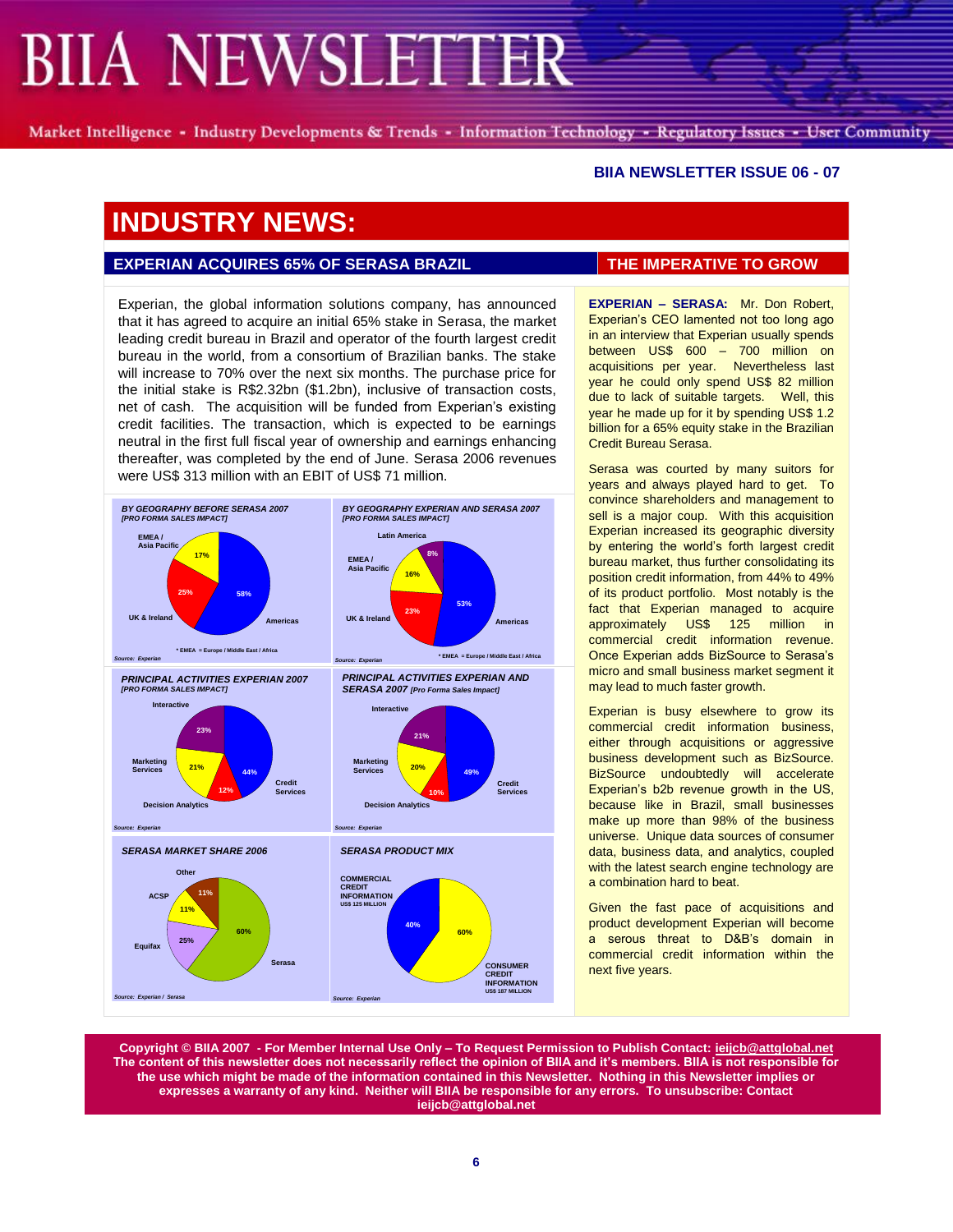Market Intelligence - Industry Developments & Trends - Information Technology - Regulatory Issues - User Community

### **BIIA NEWSLETTER ISSUE 06 - 07**

# **INDUSTRY NEWS:**

## **MORE NEWS FROM EXPERIAN:**

Right on the heal of its BizSource announcement, Experian has redesigned its Small Business Intelliscore and Business Owner Profile Reports and entered into a relationship with eCredit:

Experian announced that it has redesigned its **Small Business IntelliscoreSM** and **Business Owner Profile reports** to provide more detail in an easy-to-read format. The Small Business Intelliscore report combines the most predictive information on both the business and the business owner to forecast small-business delinquency. The Business Owner Profile report is a comprehensive look at the personal credit profile of the business owner.

**Experian and eCreditTM** join forces to launch a new account and portfolio management decisioning tool for the trade credit market — At the 111<sup>th</sup> annual NACM Credit Congress, Experian<sup>®</sup> announced that it has teamed with eCredit™, a leading provider of online solutions for credit and collections professionals, to launch an end-to-end new account and portfolio management credit decisioning tool. Powered by eCredit's market-leading credit decisioning technology and integrated with Experian's small-business commercial risk information, Credit Risk Advisor<sup>SM</sup> provides the trade credit community with a powerful tool to more efficiently support new accounts and existing portfolio management.1 May 2007

**Tallyman collections management software business** was acquired by Experian in May. Tallyman is used by clients in the UK, Europe and Asia Pacific. This acquisition is a natural extension to Experian's existing product offer in Decision Analytics. Tallyman provides software and services for managing and collecting overdue debts in the utilities, telecommunications, financial services and public sectors. Its clients include Vodafone, British Gas and ABN Amro. Sales of Tallyman in the year to 30 September 2006 were £9m and gross assets as at 30 September 2006 were £3m. Tallyman was purchased from Talgentra, a software solutions company.

*Source: Experian Press Releases*

# **B2B BUSINESS MEDIA IN ASIA**

## **XINHUA FINANCE MEDIA MAKES ACQUISITION**

**Despite its continued legal challenges in the United States, Xinhua Finance Media is pressing ahead with business development and has announced the acquisition of Beijing Mobile Interactive Co., Ltd ("M-in") for \$10 million.** 

The company says that "this acquisition is intended to enable XFMedia to rapidly integrate mobile service capabilities with its existing range of popular media assets and market a variety of new interactive products and services to more than 487 million mobile phone users in China".

XFMedia, CEO Fredy Bush is quoted as saying, "M-in is an innovator in China's MVAS market, and our acquisition of it is the first step in our plan to expand XFMedia's distribution into new media. XFMedia intends to integrate Min's MVAS platform and mobile interactive capabilities with our existing media assets such as our high-quality business, entertainment, education and drama shows, allowing viewers to interact with the shows through text messaging."

*Source: Xinhua Finance Press Release / Business Strategies Group, Hong Kong www.bsgasia.com*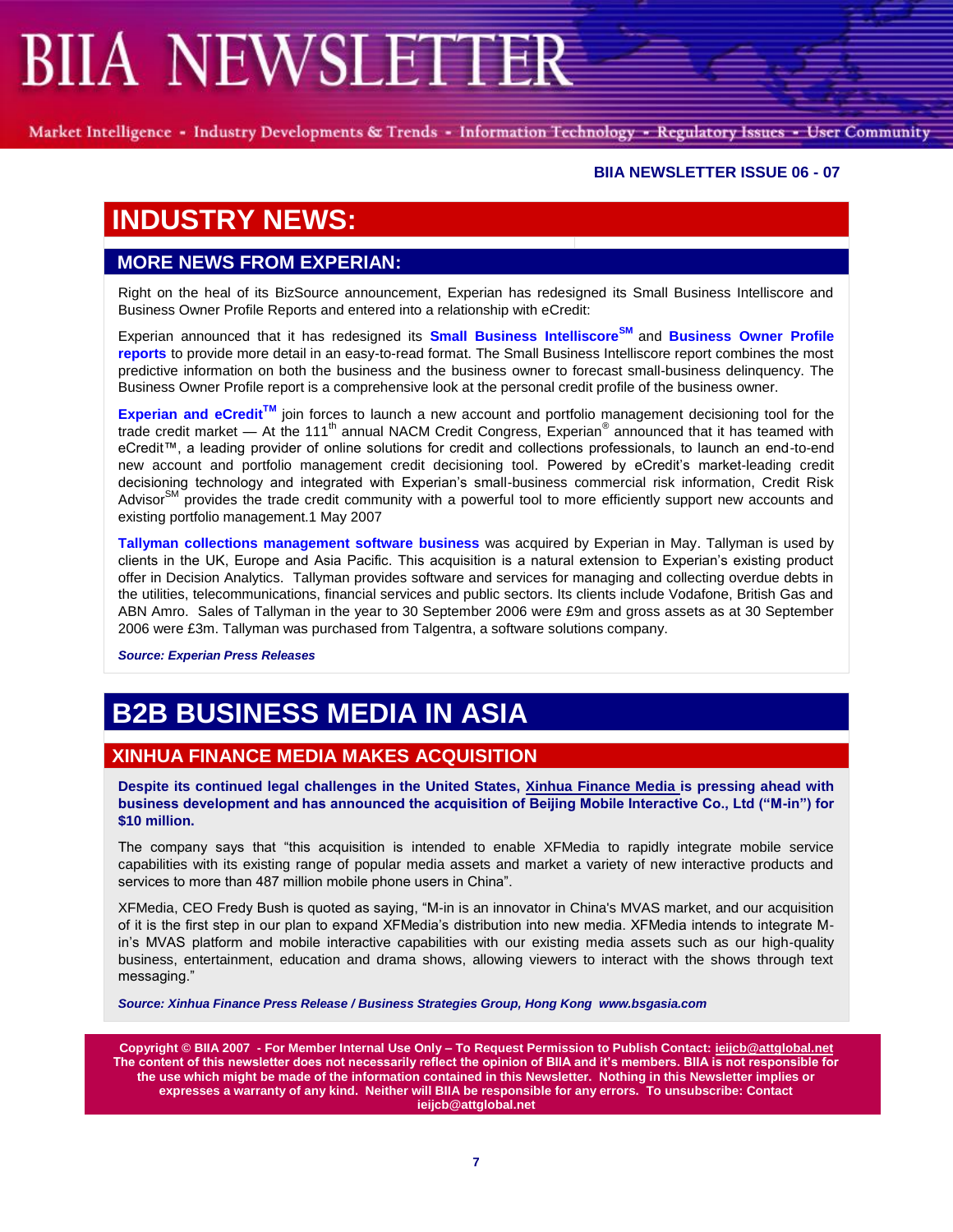Market Intelligence - Industry Developments & Trends - Information Technology - Regulatory Issues - User Community

#### **BIIA NEWSLETTER ISSUE 06 - 07**

# **B2B BUSINESS MEDIA IN ASIA**

## **XINHUA FINANCE MEDIA ACQUIRES ADVERTISING BUSINESS**

**Xinhua Finance Media** has acquired a 100% interest in Convey Advertising Company, an outdoor advertising operator in Hong Kong and across southern China for an initial US\$33 million. The company says that the deal ―expands XFMedia's outdoor advertising network to seven additional cities and includes significant high traffic and key transit routes linking mainland China with Hong Kong and Macau". Additional payments may be made to Convey depending on performance.

*Source: XFML press release / Business Strategies Group, Hong Kong www.bsgasia.com*

### **CYBERMEDIA REVENUES UP OVER 20%**

India's **Cybermedia** has reported revenues up by 20.5% for financial year 2007 at Rs98 crore (US\$24.2 million). EBITDA grew 17.9% to Rs14.5 crore (US\$3.5million) on the back of the increased revenues. The net profit margin declined to 6.9 per cent from 7.5 per cent due to increase in financial charges.

The company's traditional publishing business grew by 17.7% and still represents 678% of revenues. Much faster growing, however, were Internet business, up 24.5% to Rs7 crore (US\$1.7 million) and events business up by 30.9% to Rs 3 crore (US\$740,000).

*Source: Cybermedia Press Release / Business Strategies Group, Hong Kong www.bsgasia.com*

### **ITEM LAUNCHES E-NEWSLETTER IN CHINA**

ITEM Publications has launched a digital newsletter targeting Chinese engineering professionals. The publisher claims that the newsletter will initially be distributed to 5,000 subscribers in China. The newsletter, **Interference Technology China eNews,** will be distributed every two weeks.

This is another example of a foreign publisher entering the Chinese market using an e-newsletter rather than attempting to launch a print publication. This strategy has a number of benefits including avoiding the complex Chinese publishing regulatory environment.

*Source: Folio Magazine / Business Strategies Group, Hong Kong www.bsgasia.com*

## **NIKKEI LAUNCHES ENGLISH LANGUAGE REAL ESTATE WEBSITE**

**Nikkei Business Publications** has announced the launch of an English language website focused on the real estate market in Japan. "Nikkei Real Estate Market Report" will be a subscription service starting July 1st available at http://realestate.nikkeibp.co.jp.

Nikkei BP believes that there is a strong opportunity in the market due to the limited availability of English language data on the Japanese real estate market combined with a strong increase in interest from foreign investors. The service will offer news, trends, tracking of transaction prices, data on rental yields and analysis covering the commercial and residential property market in Japan. The annual fee for subscribers outside of Japan will be US\$3,000. Nikkei BP is offering a free trial period to those that subscribe before June 25th. *Source: Business Strategies Group, Hong Kong www.bsgasia.com*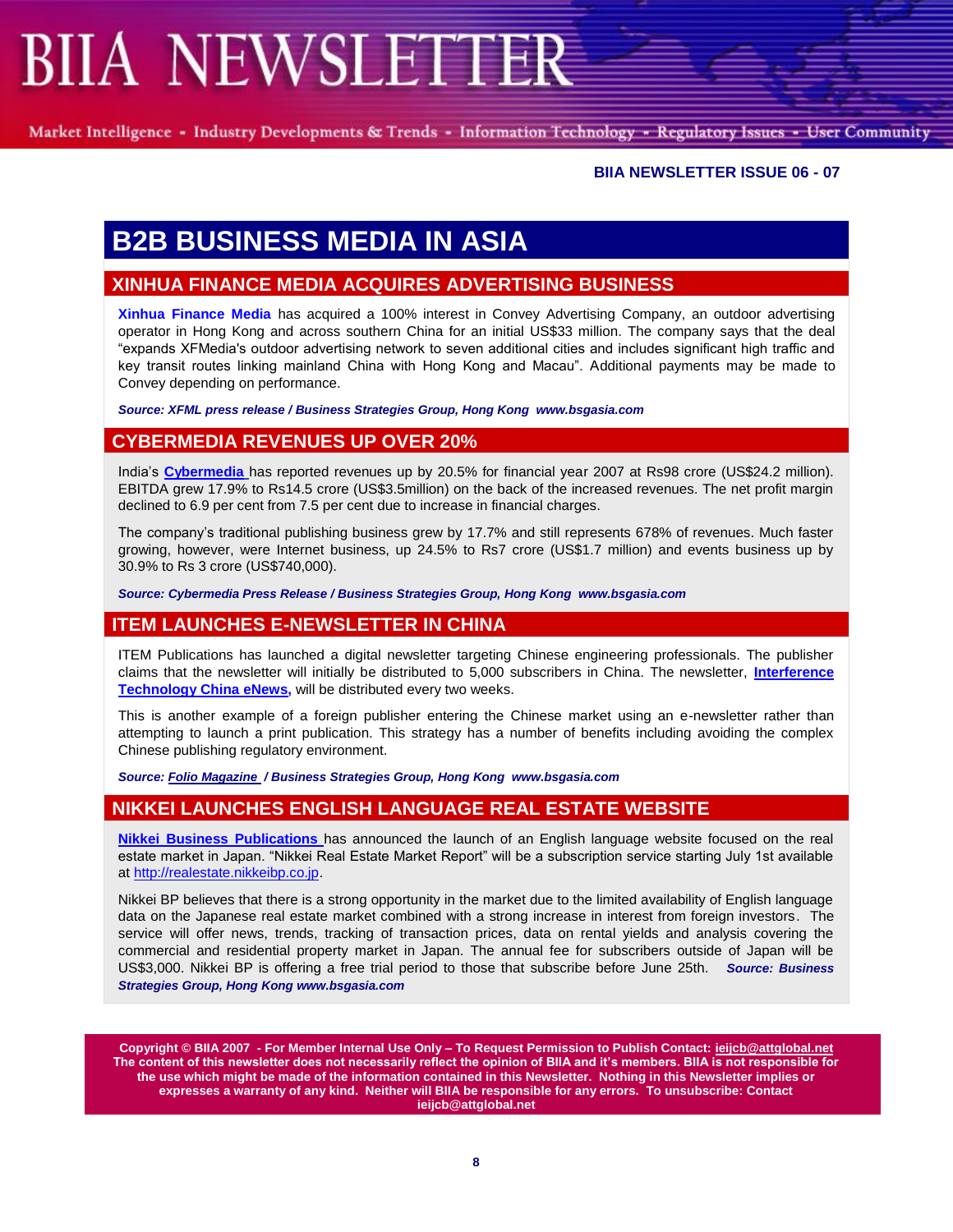Market Intelligence - Industry Developments & Trends - Information Technology - Regulatory Issues - User Community

### **BIIA NEWSLETTER ISSUE 06 - 07**

# **B2B BUSINESS MEDIA IN ASIA**

## **PWC PREDICTS BUSINESS INFORMATION TO GROW FASTEST IN ASIA**

PriceWaterhouseCooper's **annual Global Entertainment and Media report** predicts that "business information spending in Asia Pacific will increase at a 6.3 percent CAGR, the fastest of the five regions, from US\$6.9 billion in 2006 to US\$9.3 billion in 2011." The overall media and entertainment industry is predicted to grow to \$2 trillion by 2011. The report notes that "double-digit growth is expected for digital and mobile spending in each territory during the next five years rising to \$153 billion by 2011". Magazine publishing in Asia, however, "will advance at a 3.6 percent CAGR, increasing from US\$17.2 billion in 2006 to US\$20.6 billion in 2011."

*Source: PriceWaterhouseCoopers / Business Strategies Group, Hong Kong www.bsgasia.com*

## **ANALYSYS RESIZES CHINA B2B MARKET**

Beijing-based consultants **Analysys** have produced a report on China's B2B markets which suggests that "the numerous related offline businesses make up the bulk of the B2B industry", suggesting that most existing reports err by focusing only on the online sector. Offline media, the report says, account for 75% of spending in this sector. The report states that the "B2B market has grown rapidly, reaching 7.3 billion RMB (US\$959 million) in 2006, and is expected to reach 9.3 billion (US\$1,222 million) in 2007". That 27% growth rate is broadly in line with BSG's expectations for growth in the trade fair markets. *Analysys* estimates that the Canton Fair is market leader with 18% share, followed by Alibaba Group with 16% and Global Sources with 9%.

*Source: Analysys / Business Strategies Group, Hong Kong www.bsgasia.com*

## **IDG ADDS ANOTHER PUBLISHING PARTNER IN CHINA,** *ENTREPRENEUR*

**IDG** has added another international publishing partner to its network with the announcement that it will publish the Chinese edition of Entrepreneur Media Inc.'s *Entrepreneur* magazine. IDG will reportedly first link the brand with the website, www.cyzone.cn, launched jointly with Zero2IPO in May. A trial issue of the magazine will be published shortly, with the first official issue due in October. Hugo Shong, president of IDG Asia/China, is quoted as saying, "Entrepreneurship is a rapidly growing opportunity in China that has yet to be fully supported. With Entrepreneur's longstanding expertise and our strong roots in this market, we're filling a major need for reliable resources to serve entrepreneurs and the advertisers that need to reach them."

*Source: Business Strategies Group, Hong Kong www.bsgasia.com*



#### **SHARE PRICE MOVEMENT (%) FOR THE PAST 12 MONTHS OF B2B MEDIA COMPANIES INVOLVED IN ASIA**